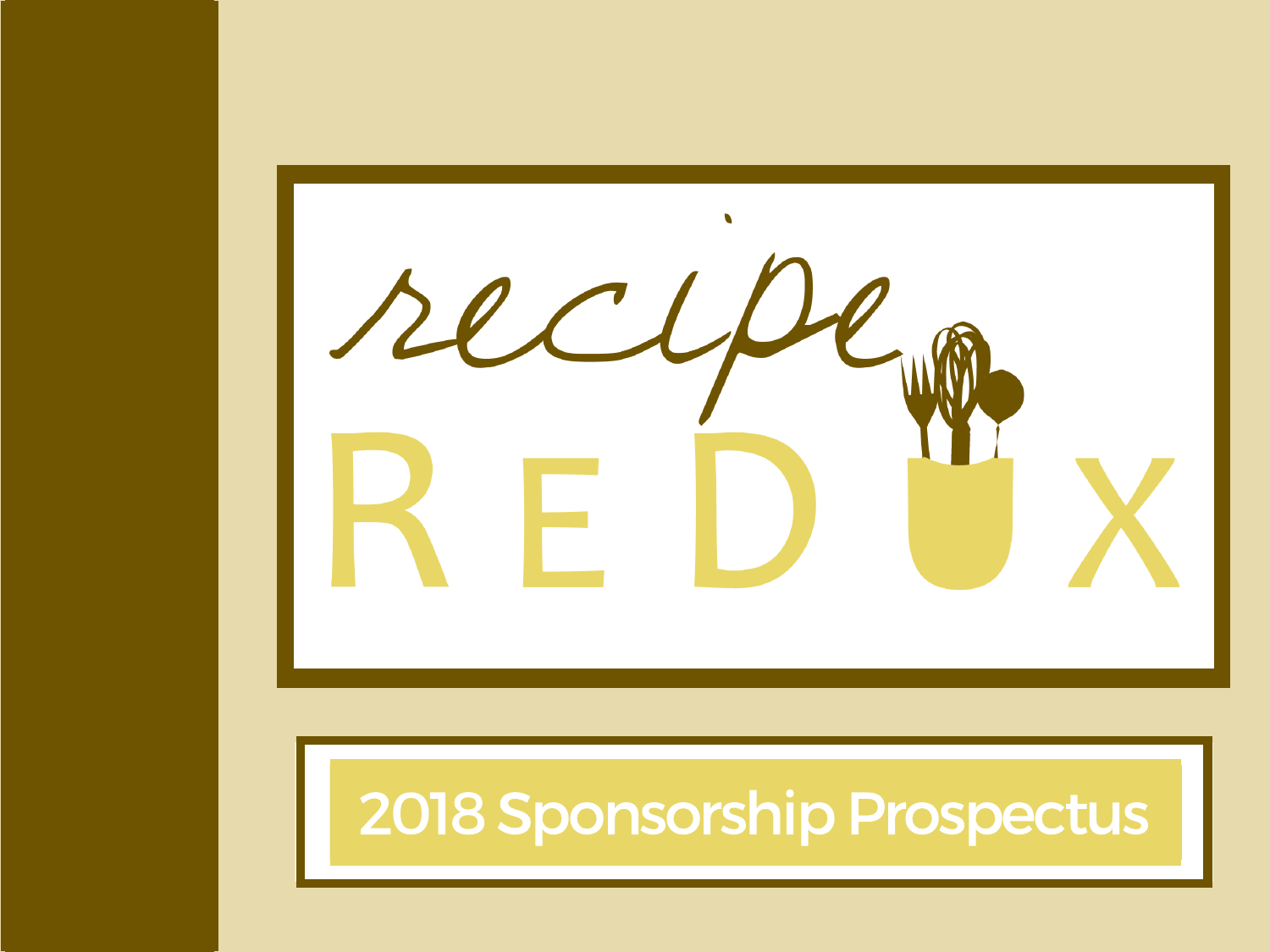## About

Now in its sixth year, The Recipe ReDux (TRR) is the web's first and only recipe challenge founded by registered dietitians.

Focused on making delicious dishes healthier, The Recipe ReDux was founded by culinary nutritionists Regan Jones, RD, Serena Ball, MS, RD and Deanna Segrave-Daly, RD.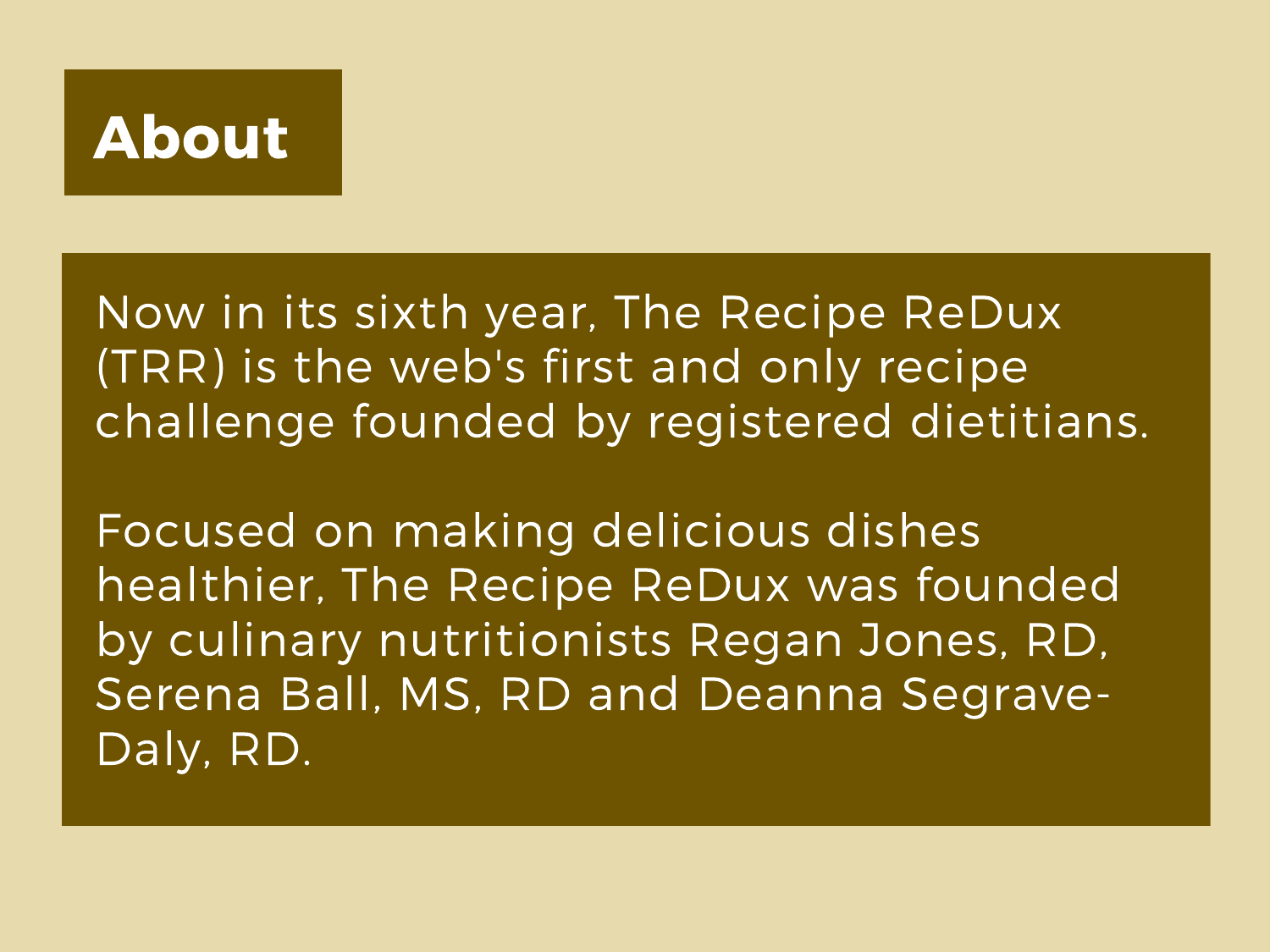### About

Membership to the Recipe ReDux is an application and review process. Members are only accepted if they meet established membership criteria, including a proven history of communicating sound nutrition advice.

Having grown rapidly since its inception, The Recipe ReDux boasts more than 170 active members with 70% of its members being Registered Dietitians. The ReDux collective total audience reaches millions each month.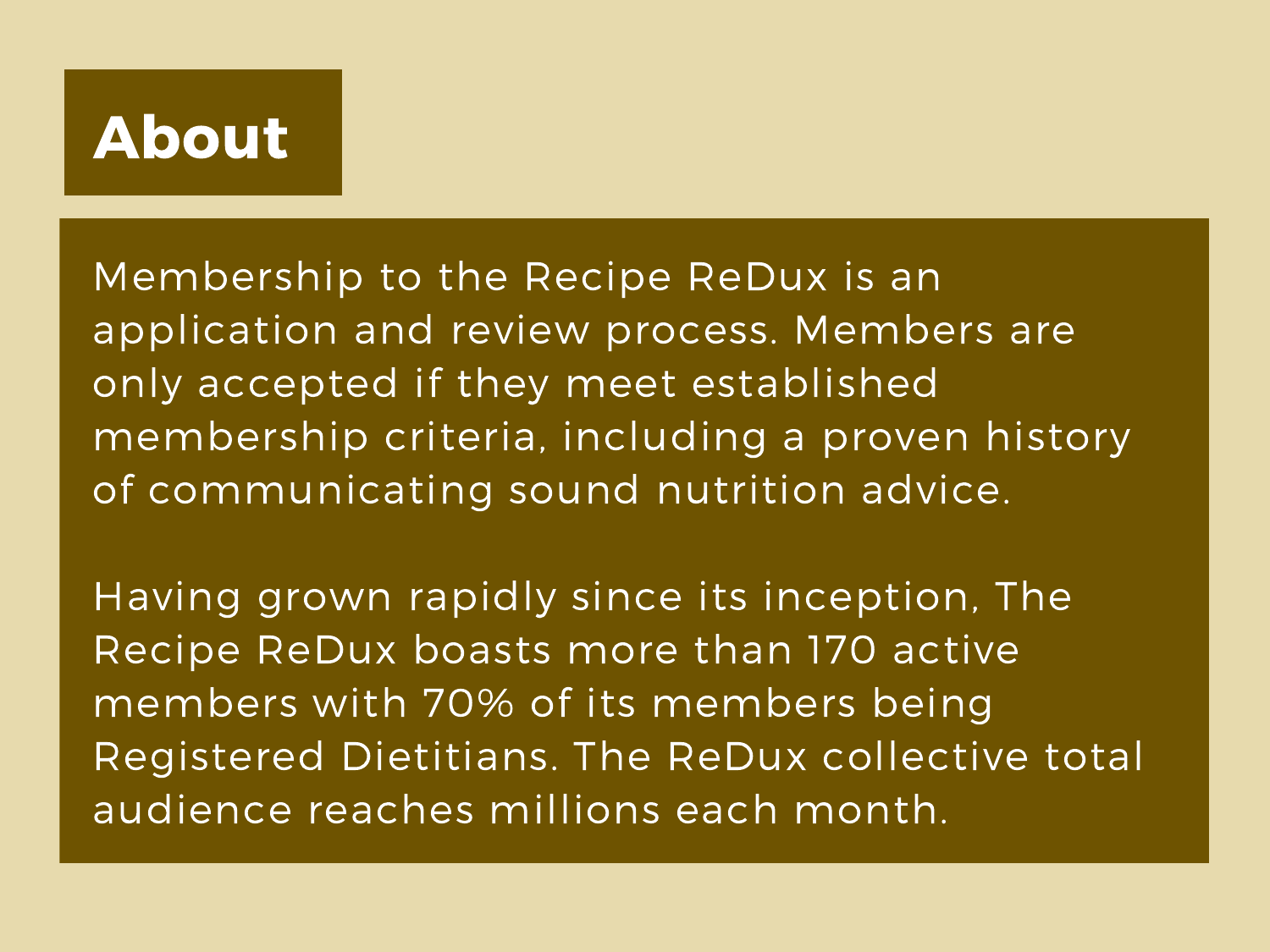## About

While ReDux members are primarily Registered Dietitian Nutritionists, the group also includes food writers and cookbook authors, contributors from topranked consumer magazines, chefs, professional spokespeople, moms and more.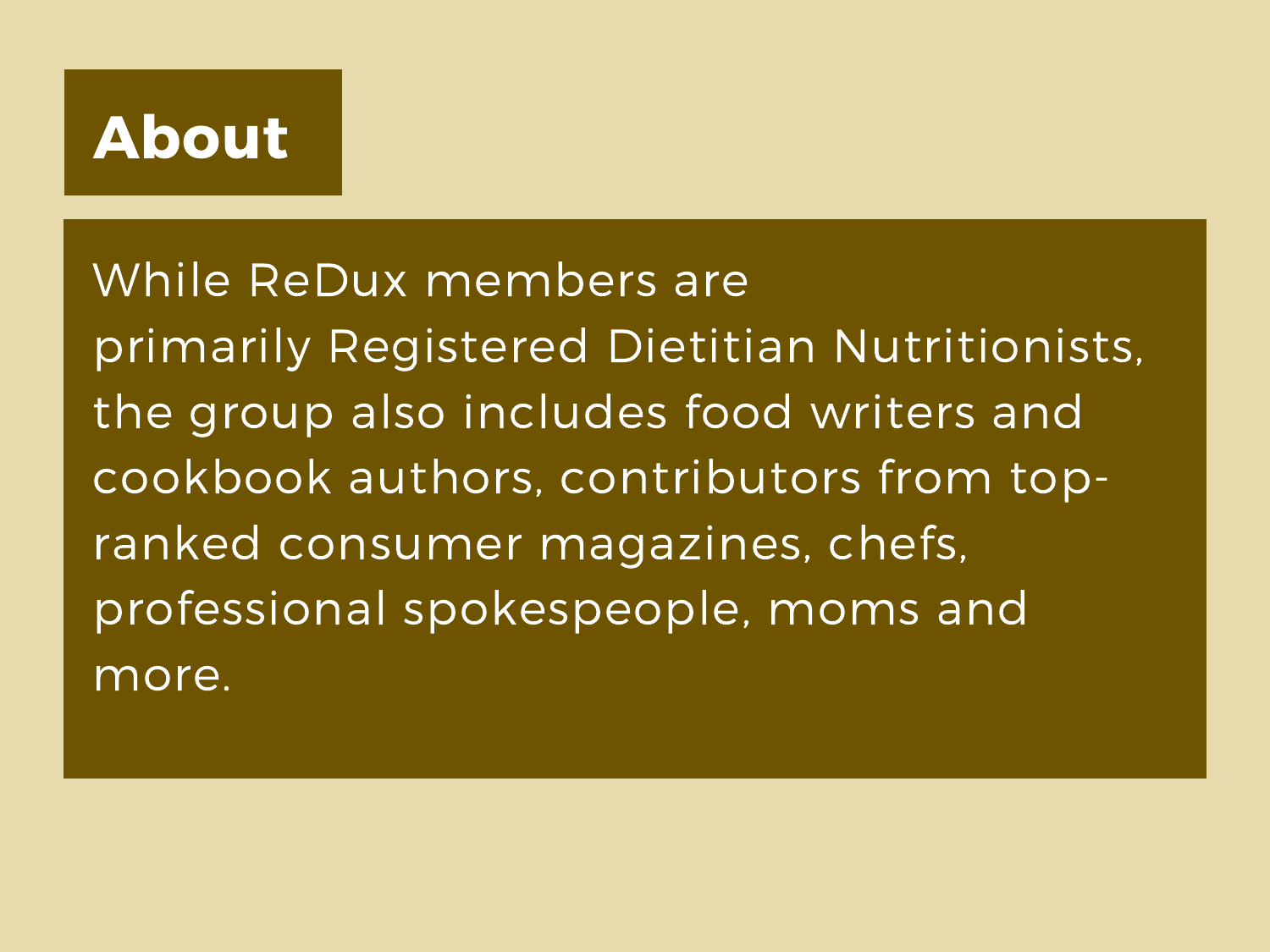## Testimonials

"I have, and continue to, enjoy being a part of this wonderful community!"

"I love being a member of the Redux and I really appreciate everything you do to make it such an outstanding group. Here's to many more years to come!"

"One of the things I love most about participating in The Recipe ReDux is it challenges me to be creative to make things to fit within each month's theme and I love that. Also, it's a great group of bloggers and I'm so proud to be a part of it."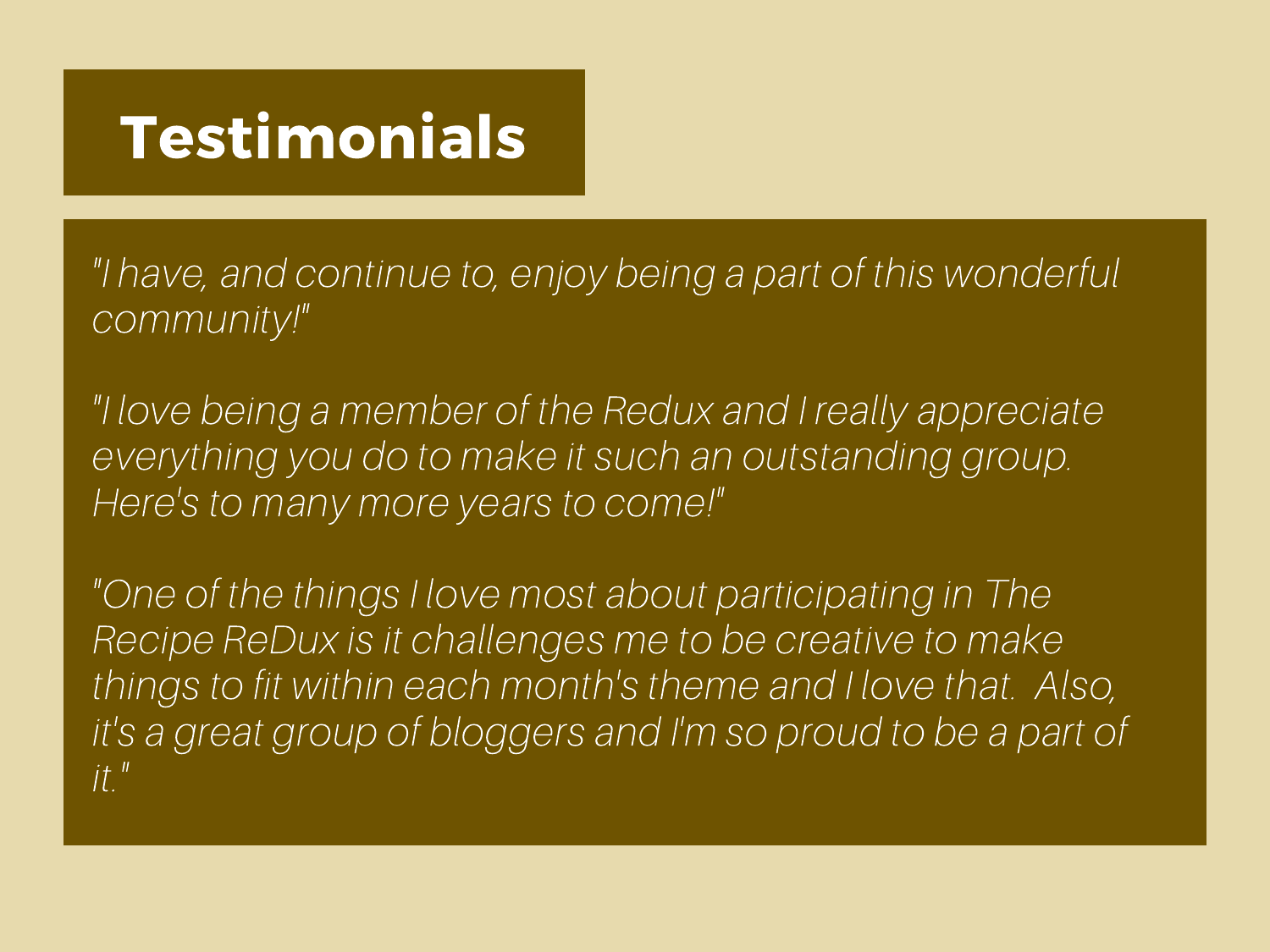## Testimonials

"With the sponsored contests, I love the inspiration to create something new and unique by being given a specific ingredient to use!"

"I enjoyed participating in the sponsored recipe contests because (1) I like the challenge of thinking up new recipes, (2) it's nice to be able to sample new products, and (3) the prizes are appealing."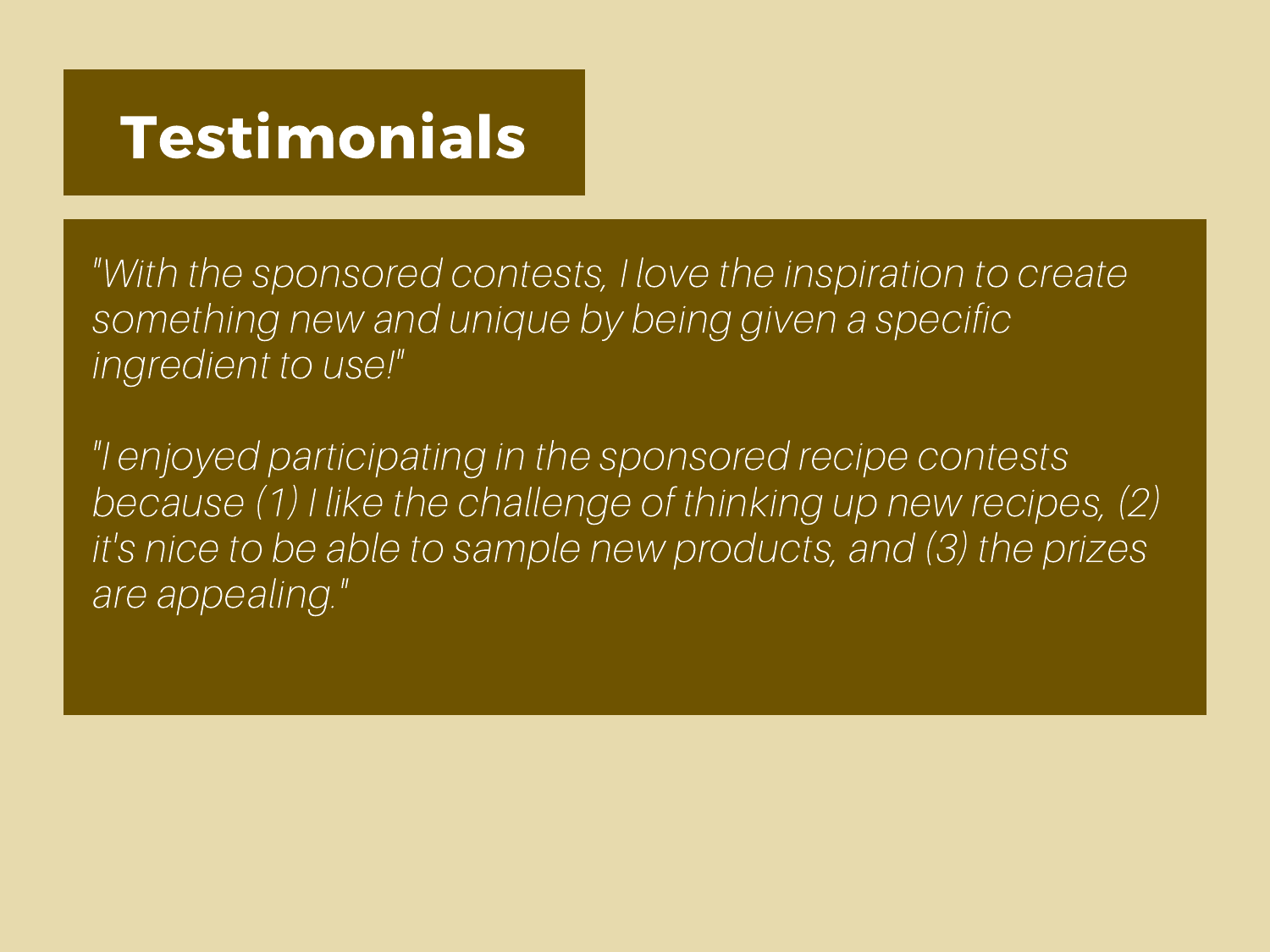#### Sponsorship

Through your sponsorship of The Recipe ReDux's one-of-a-kind blog-integrated recipe contest, your brand can reach not only an influential group of nutrition, food and social media savvy professionals, but their audiences as well.

Much more than simply a recipe contest, ReDux has a built-in community for social engagement and online promotion.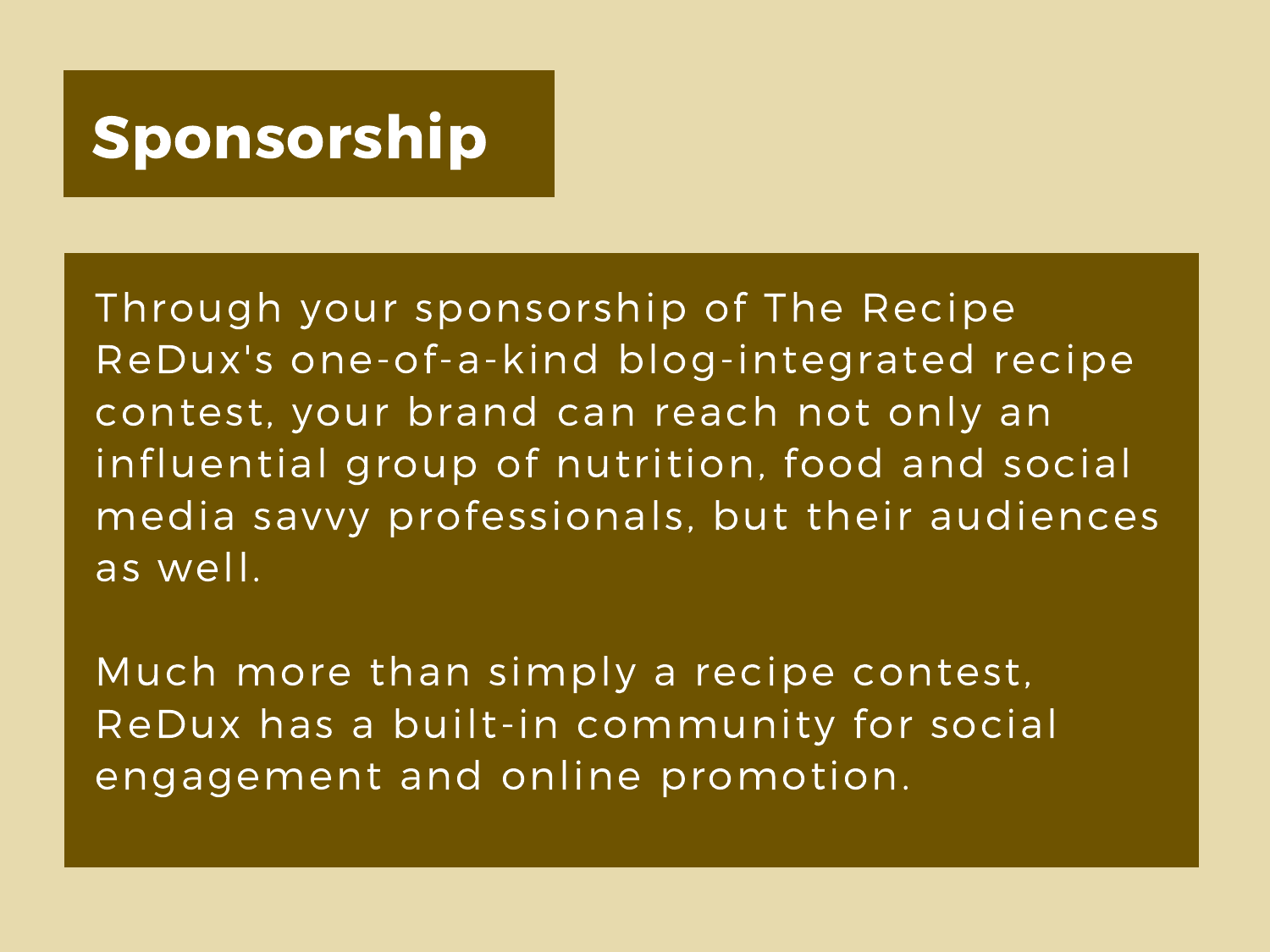## Sponsorship

Unlike traditional recipe contests that only offer recipe entries, each ReDux sponsorship includes:

- co-ownership of all recipe & image collateral
- an 8-day integrated social media campaign promoting recipe entries
- baseline metrics reporting on potential audience reach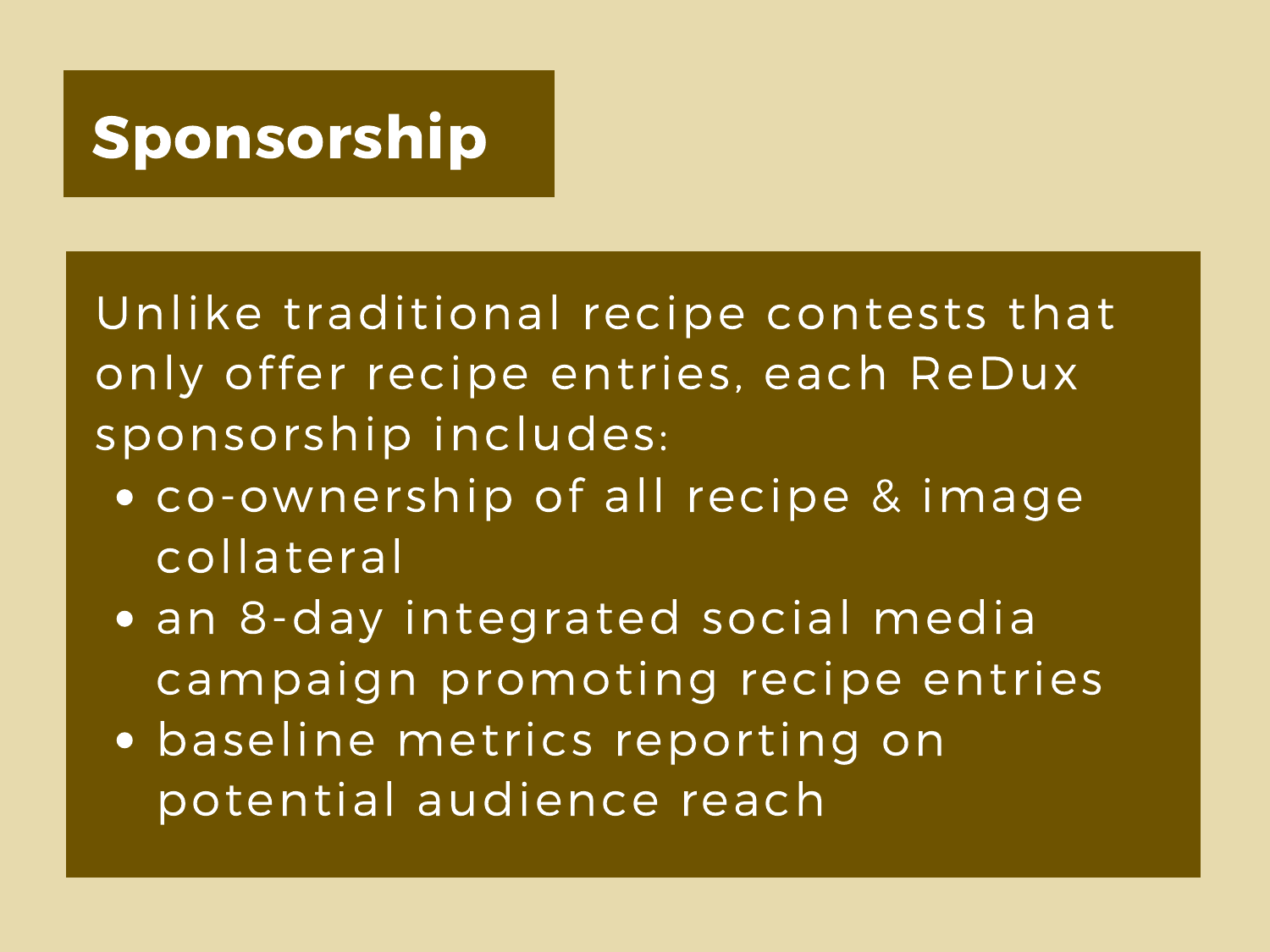#### Sponsorship Features

- Sponsor provides at least one (1) Grand Prize and two (2) Runner Up Prizes
- Sponsor co-owns rights to all recipes\* and photography developed through the contest
- Sponsor product is used in all recipes

\* ReDux contests generate on average 50 entries per contest. Per contest regulations these numbers cannot be guaranteed.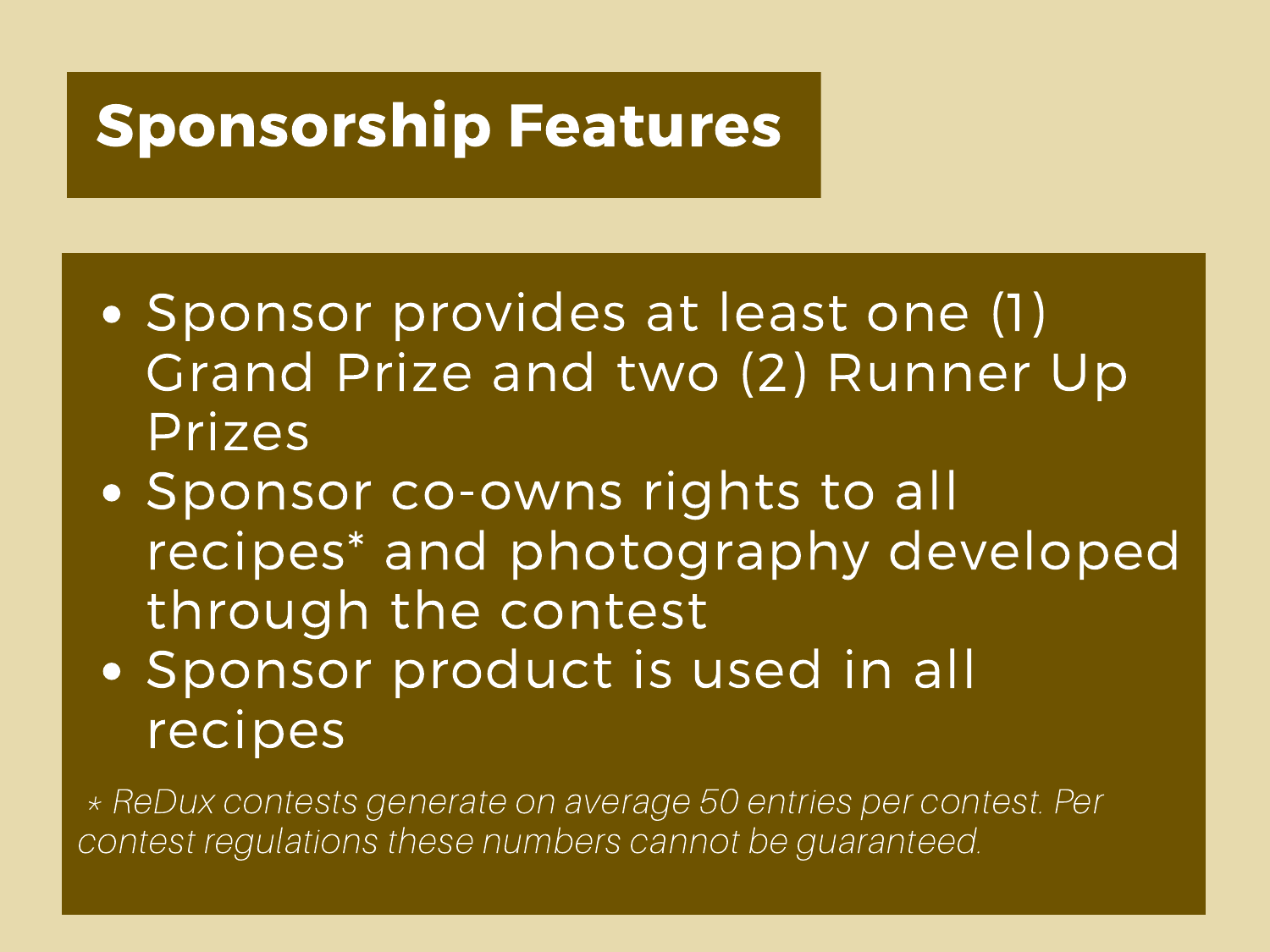#### Sponsorship Features

- Sponsor messaging and social media profiles are featured to members through Contest Announcement e-blast.
- Links to prize winning recipe contest entries (as judged by Sponsor) are shared by ReDux through social media channels and featured on "Sponsor Recipe Showcase " page on TheRecipeReDux.com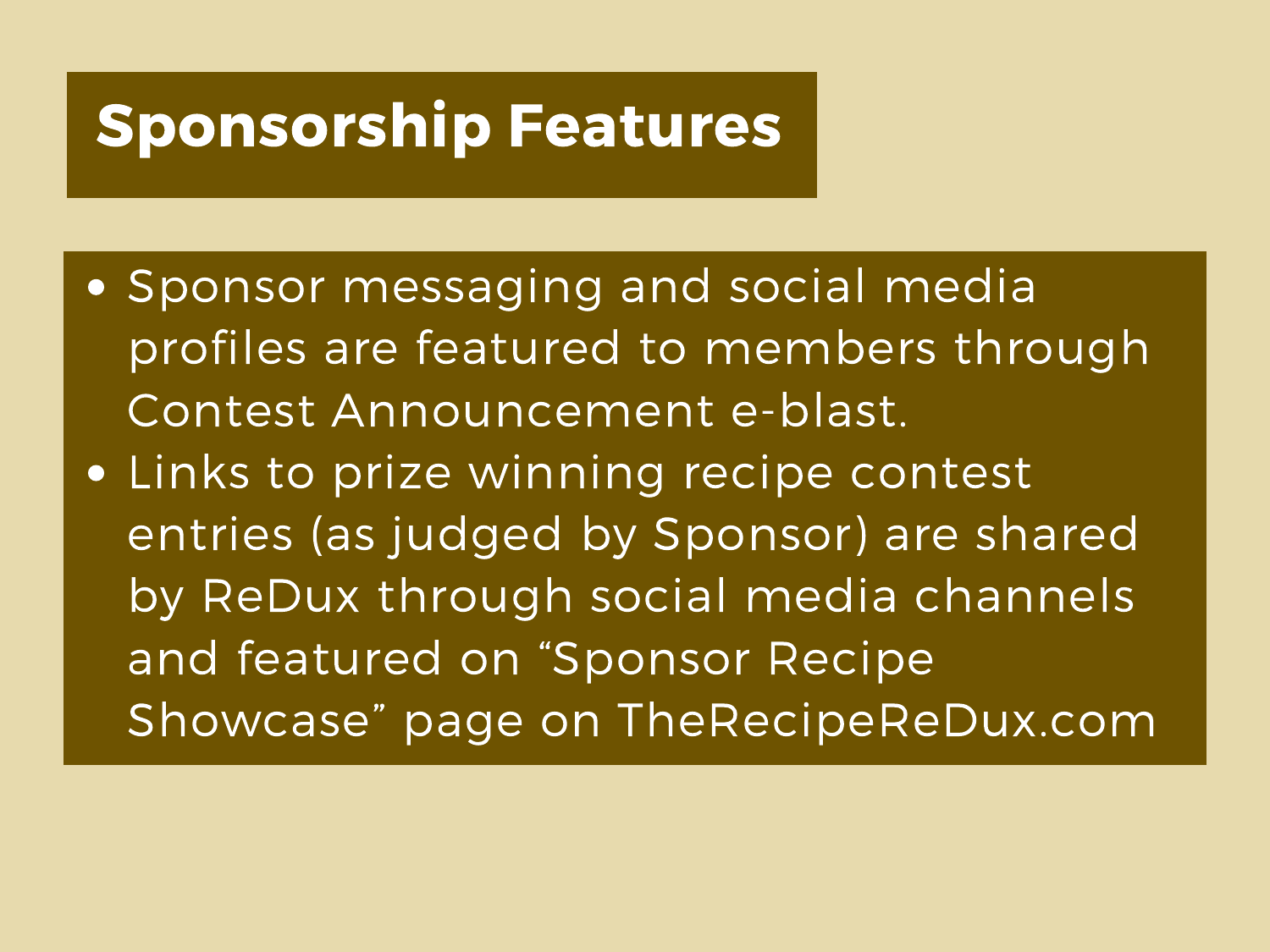#### Sponsorship Features

**.** Sponsor has the option to gather member feedback through a sponsordesigned survey about using/cooking with your product upon contest completion (\*additional fees apply)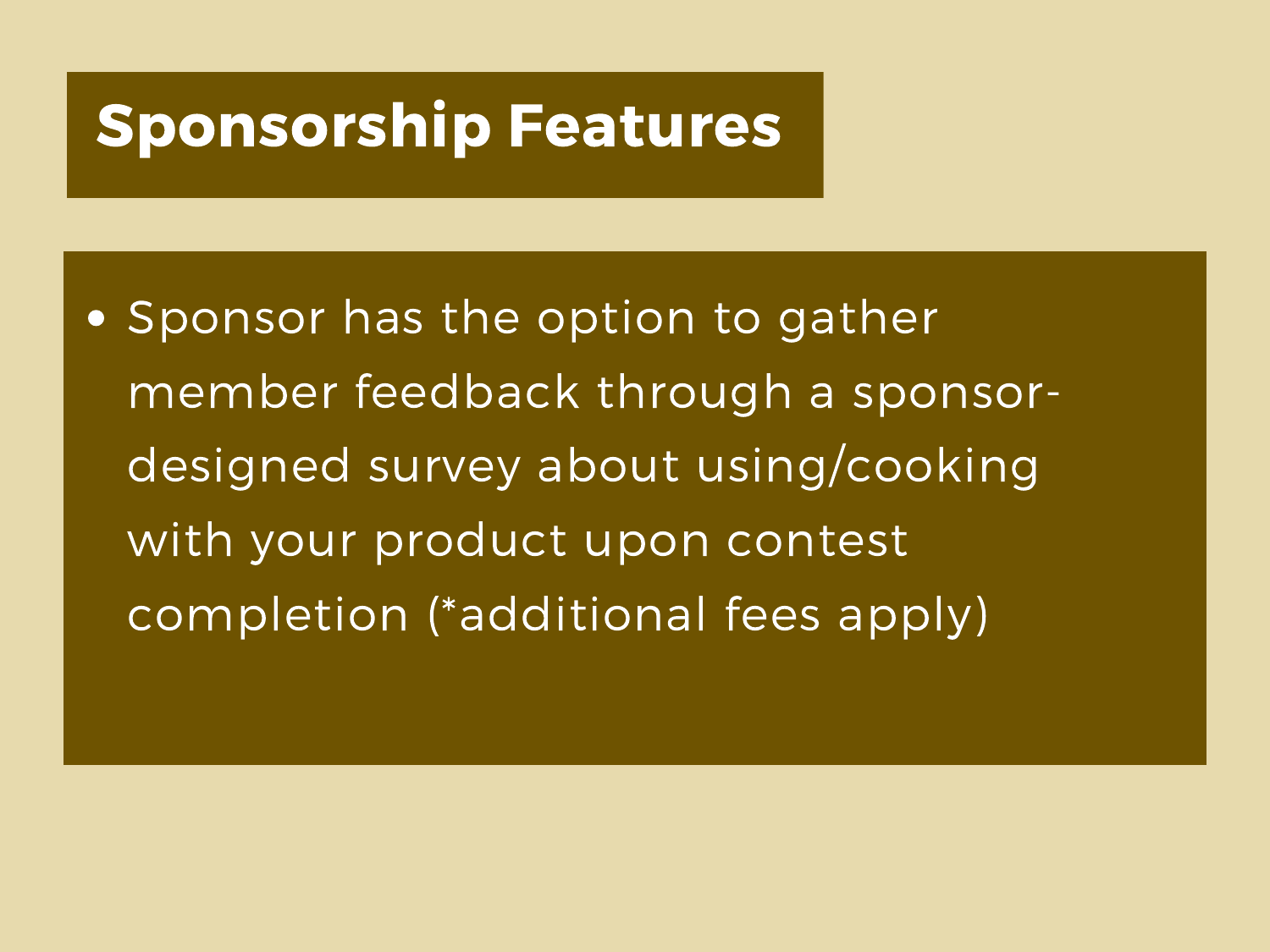## Sponsorship Investment

- \$17,000 without survey
- \$17,500 with survey

Sponsors who book now for 2018, will receive a 10% discount of published rates and will be provided \$300 worth of Facebook ad support for contest content.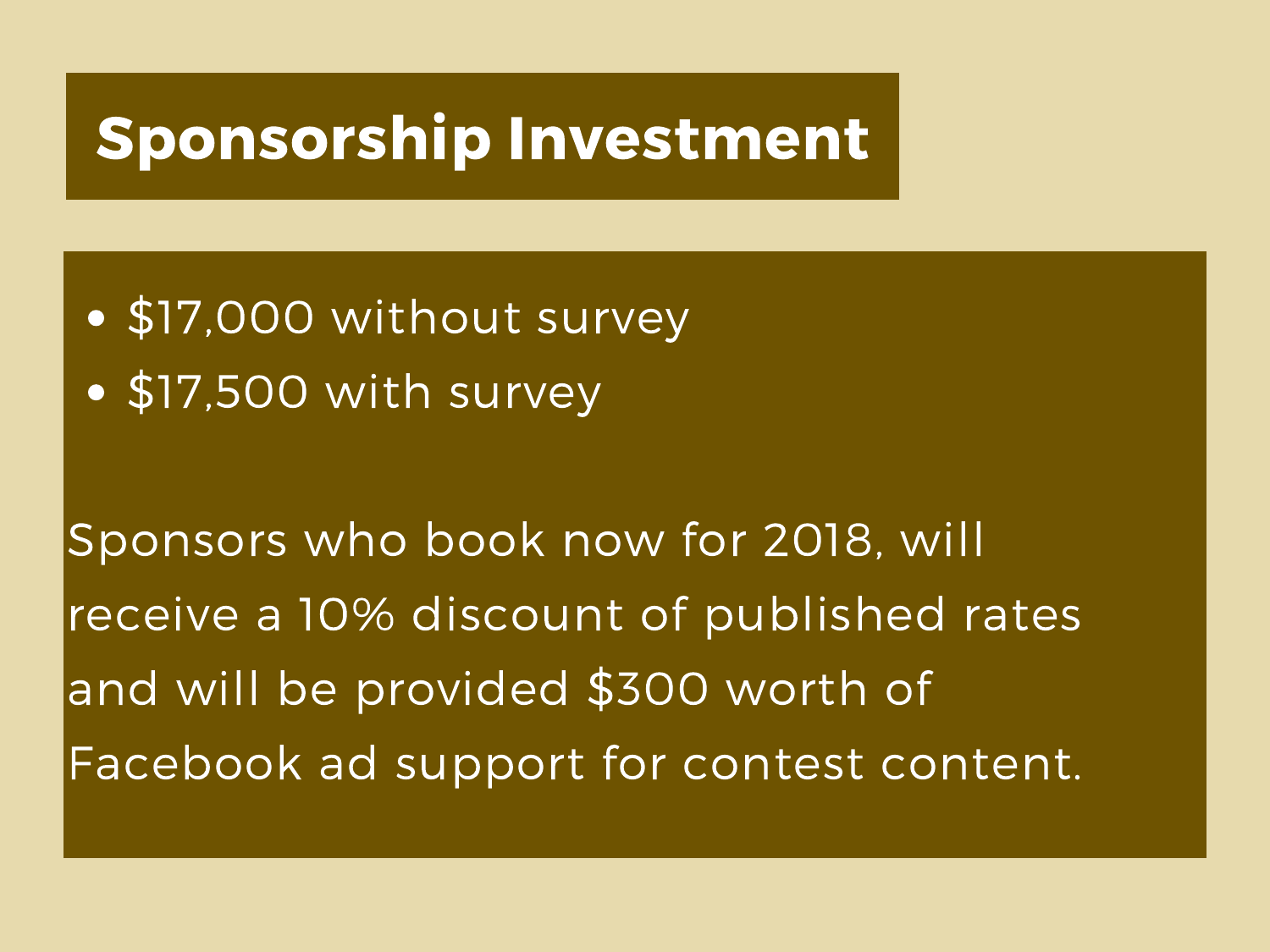





To view the 40+ brands who previously sponsored The Recipe ReDux, visit [thereciperedux.com](http://thereciperedux.com/category/sponsor-showcase/)